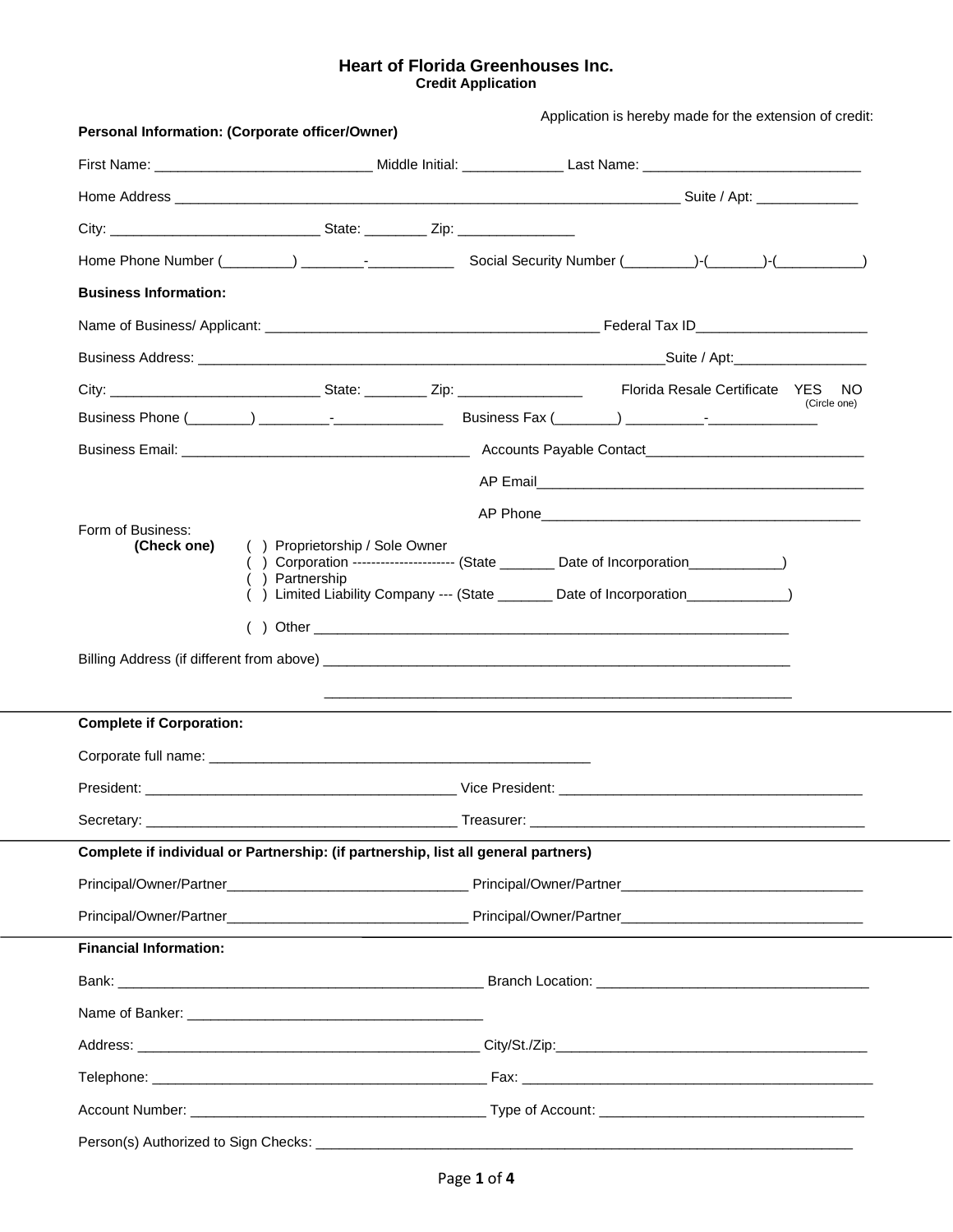|                                                                                                                                                                                   | Applicant Name |  | Date: <b>Date</b>             |  |  |  |
|-----------------------------------------------------------------------------------------------------------------------------------------------------------------------------------|----------------|--|-------------------------------|--|--|--|
| Have you or any of the other principals in your organization participated in either a corporate or personal bankruptcy in the last<br>five (5) years?<br>(YES<br>NO) (circle one) |                |  |                               |  |  |  |
|                                                                                                                                                                                   |                |  |                               |  |  |  |
|                                                                                                                                                                                   |                |  |                               |  |  |  |
| Are you a former customer? YES NO (circle one)                                                                                                                                    |                |  |                               |  |  |  |
| Trade References: (Florida references if possible)                                                                                                                                |                |  |                               |  |  |  |
|                                                                                                                                                                                   |                |  |                               |  |  |  |
|                                                                                                                                                                                   |                |  |                               |  |  |  |
|                                                                                                                                                                                   |                |  |                               |  |  |  |
|                                                                                                                                                                                   |                |  |                               |  |  |  |
|                                                                                                                                                                                   |                |  |                               |  |  |  |
|                                                                                                                                                                                   |                |  |                               |  |  |  |
|                                                                                                                                                                                   |                |  |                               |  |  |  |
|                                                                                                                                                                                   |                |  |                               |  |  |  |
|                                                                                                                                                                                   |                |  |                               |  |  |  |
|                                                                                                                                                                                   |                |  |                               |  |  |  |
|                                                                                                                                                                                   |                |  |                               |  |  |  |
|                                                                                                                                                                                   |                |  |                               |  |  |  |
|                                                                                                                                                                                   |                |  |                               |  |  |  |
|                                                                                                                                                                                   |                |  |                               |  |  |  |
|                                                                                                                                                                                   |                |  |                               |  |  |  |
|                                                                                                                                                                                   |                |  |                               |  |  |  |
| <b>Purchasing Information:</b>                                                                                                                                                    |                |  |                               |  |  |  |
| Please Provide names of individuals authorized to make purchases and limits, if any:                                                                                              |                |  |                               |  |  |  |
|                                                                                                                                                                                   |                |  |                               |  |  |  |
| Name                                                                                                                                                                              |                |  | Amount Authorized to Purchase |  |  |  |
|                                                                                                                                                                                   |                |  |                               |  |  |  |
|                                                                                                                                                                                   |                |  |                               |  |  |  |

Name **Amount Authorized to Purchase** Amount Authorized to Purchase

### **Agreement:**

"Applicant hereby applies to Heart of Florida Greenhouses Inc., ("Creditor") to open a commercial charge account in Applicant's name and hereby requests Creditor from time-to-time to extend credit to enable Applicant to purchase merchandise from Creditor for business or commercial purposes only. As an inducement to Creditor to extend credit and in consideration of Creditor agreeing to extend credit to Applicant, Applicant states and agrees as follows:

\_\_\_\_\_\_\_\_\_\_\_\_\_\_\_\_\_\_\_\_\_\_\_\_\_\_\_\_\_\_\_\_\_\_\_\_\_\_\_\_\_\_\_\_\_\_\_\_\_\_\_\_\_\_\_\_\_\_\_\_\_\_\_\_\_\_ \_\_\_\_\_\_\_\_\_\_\_\_\_\_\_\_\_\_\_\_\_\_\_\_\_\_\_\_\_\_\_\_\_\_\_

Name Amount Authorized to Purchase

Applicant represents and warrants that (a) all information given in connection with this Application and Agreement ("Agreement") is true as of the date thereof, and (b) that it is financially able to comply with all payment terms specified herein or in any invoice from Creditor ("Payment Terms"), and such representation and warranty shall be deemed remade each time Applicant accepts credit from Creditor.

Payments are to be sent directly to: 7555 Crewsville Road Zolfo Springs, Florida 33890 in accordance with Payment Terms that are granted to Applicant by the Creditor/Credit Department.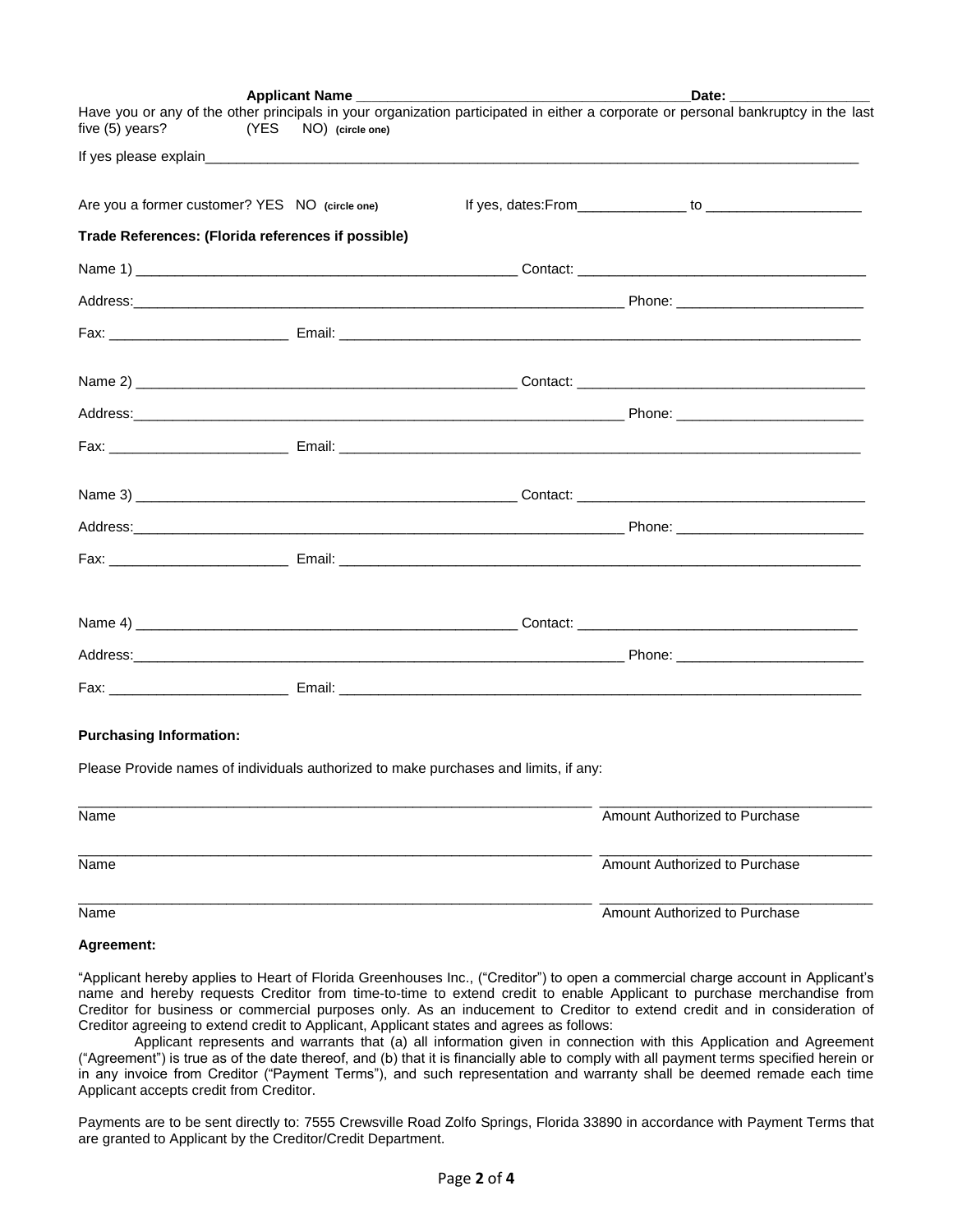#### **Applicant Name \_\_\_\_\_\_\_\_\_\_\_\_\_\_\_\_\_\_\_\_\_\_\_\_\_\_\_\_\_\_\_\_\_\_\_\_\_\_\_\_\_\_\_Date: \_\_\_\_\_\_\_\_\_\_\_\_\_\_\_\_\_\_**

If Applicant does not pay an invoice or billing in full upon receipt of the same, or within the terms noted therein, Creditor may charge a service charge/finance charge against the unpaid balance of the invoice or billing ("Balance") from the date of the invoice at the rate of 18 percent per year (which is 1.5% percent per month) on the unpaid Balance until the Balance and all interest charges accumulated on the balance are paid in full. Any payments made by applicant shall first be applied against any interest accumulated on the outstanding Balance and then against the Balance. Creditor may add any accumulations of interest which are unpaid for 30 days to the Balance and that sum will be the new Balance owed by Applicant and against which interest may be charged.

Creditor may at any time require Applicant to make any and all additional purchases on a cash basis and require Applicant to satisfy all its debts to Creditor before making any additional purchases or refuse to make further extensions of credit while any Balance remains unpaid.

Applicant agrees to pay a service charge of \$25.00 for any checks returned from the Applicants bank as unpaid for any reason. Creditor shall have the right to demand payment of the returned check(s) in CASH or CERTIFIED funds or MONEY ORDER immediately.

This Agreement shall be a continuing agreement and shall apply to each purchase of merchandise for which the Applicant does not pay in full at the time of delivery.

Creditor may terminate the Agreement or restrict or withhold deliveries to Applicant at any time without notice.

Applicant will pay all costs, expenses and collection charges (including attorney's fees or charges made by any agent or collection agency used for purposes of collecting any unpaid balance) incurred by Creditor in the enforcement of this Agreement and the collection of any charges due hereunder. Applicant also agrees to pay all pre and post-judgment costs including any costs, attorney's fees or expenses incurred in the defense of any claim asserted by Applicant against Creditor.

If any claims arise with respect to defects in quantity or quality, or as to any other matter, Creditor shall not be liable, if at all, unless Customer shall make written claim to Creditor within seventy-two (72) hours after receipt of any shipment involved in such claim, and failure to present any such claim within that time will be considered a waiver of claim. Any claims made by telephone shall be confirmed immediately in writing to creditor.

All shipments are F.O.B. point of shipment. The customer agrees to resolve all claims arising from shipments directly with carrier.

In the event that Heart of Florida Greenhouses Inc. or any other Assignee of Credit institutes legal proceedings to collect any amount owing, then Customer will be responsible for any costs incurred at both the trial and appellate levels.

Customer acknowledges that in the event of non-payment, its account will be turned over to an Assignee of Creditor. Customer waives any claim of jurisdiction or venue in the county or state of Customer's residence or place of business and agrees that, should suit be instituted, personal jurisdiction as well as venue, will be exclusively in Hardee County, Florida. EACH PARTY HEREBY IRREVOCABLY WAIVES ANY RIGHT IT MAY HAVE TO A JURY TRIAL.

Creditor shall not be liable for the prospective profits or special, indirect or consequential damages; its expressly understood and agreed that the customer's sole and exclusive remedy shall be repair or replacement of nonconforming goods.

Applicant agrees to notify Creditor by certified mail within fifteen (15) days of any changes in legal company structure or ownership of the business entity and further agrees to be liable for all purchases should Applicant fail to comply with said notification. In the event that this Agreement is executed by more than one person, then, in such event the liabilities and obligations of the undersigned hereunder shall be joint and several and the relative words herein shall be read as if written plural.

If any portion or provision of this agreement shall be deemed to be unenforceable or void under applicable law, such term or provision shall not affect the remainder of the Agreement, all of which terms shall remain fully enforceable.

This information is given in strict confidence for the sole purpose of establishing an open account with Creditor. I (We) hereby authorize Creditor to request and obtain credit information from any trade, bank or financial references concerning the status of my business and credit.

### **ALL ACCOUNTS ARE C.O.D. UNTIL OPEN ACCOUNT TERMS ARE APPROVED BY THE CREDIT DEPARTMENT. SALES AND USE TAX IS CHARGED ON ALL PURCHASES UNTIL A COMPLETED EXEMPTION CERTIFICATE HAS BEEN PROVIDED TO CREDITOR**

Both the Authorized Officer and the Business shall be liable individually and jointly for all charges and balances on the account.

FOR VALUE RECEIVED and in consideration of any extension of credit or other financial accommodation heretofore or hereafter at any time made or granted to Applicant by Creditor, the undersigned hereby unconditionally guarantee(s) the full and prompt payment when due, whether by acceleration or otherwise, of all amounts Applicant shall at any time owe to Creditor,